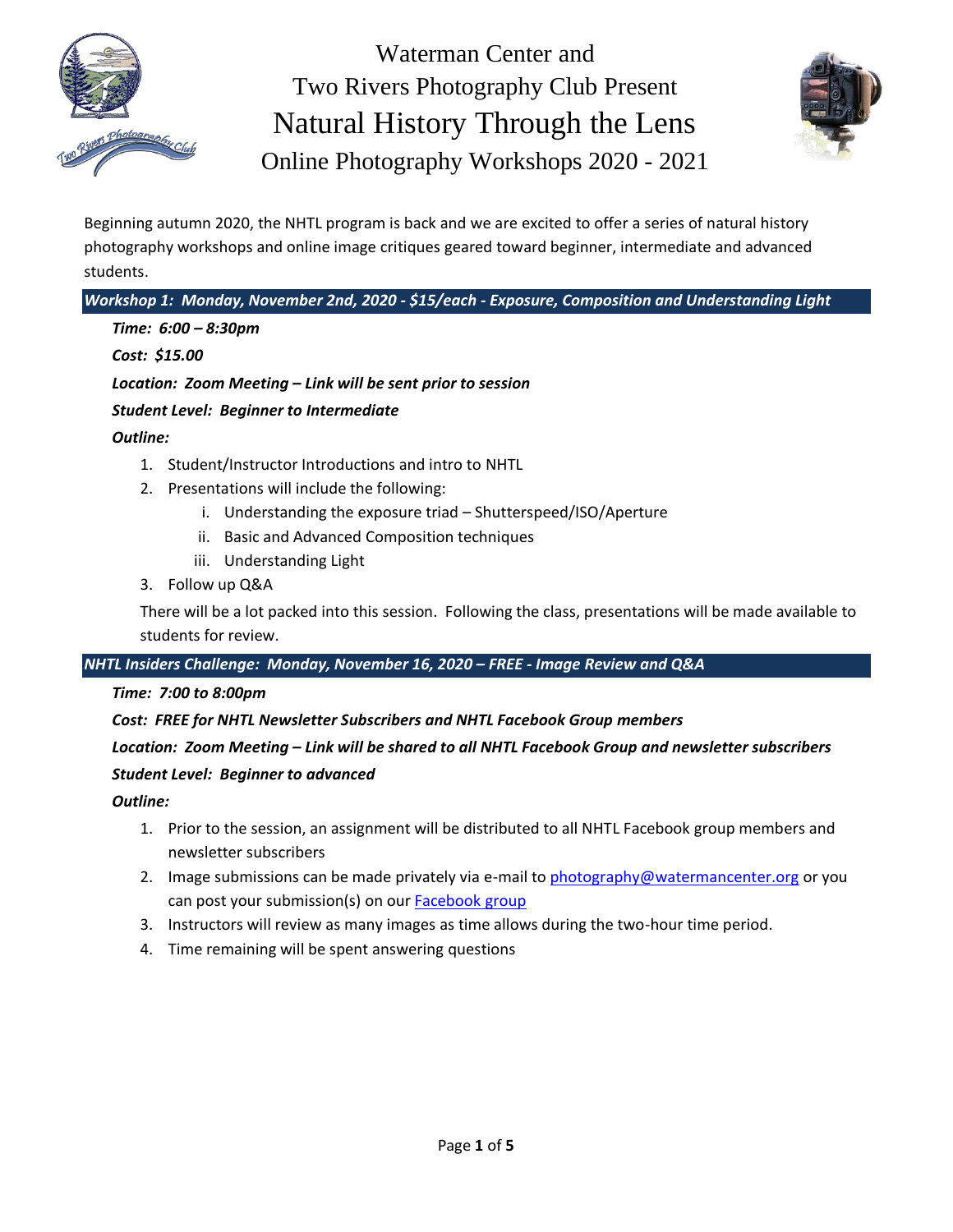



# *NHTL Insiders Challenge: Monday, December 7, 2020 – FREE - Image Review and Q&A*

### *Time: 7:00 to 8:00pm*

*Cost: FREE for NHTL Newsletter Subscribers and NHTL Facebook Group members Location: Zoom Meeting – Link will be shared to all NHTL Facebook Group and newsletter subscribers Student Level: Beginner to advanced*

### *Outline:*

- 1. Prior to the session, an assignment will be distributed to all NHTL Facebook group members and newsletter subscribers
- 2. Image submissions can be made privately via e-mail t[o photography@watermancenter.org](mailto:photography@watermancenter.org) or you can post your submission(s) on our [Facebook group](https://www.facebook.com/groups/240637993290053)
- 3. Instructors will review as many images as time allows during the two-hour time period.
- 4. Time remaining will be spent answering questions

# *Workshop 2: Monday, January 18, 2020 – Producing a Powerful Photo Story*

#### *Time: 6:00 – 8:30pm*

*Cost: \$15.00*

### *Location: Zoom Meeting – Link will be sent prior to session*

#### *Student Level: Intermediate to Advanced*

# *Outline: Go beyond shooting just a "bird on a stick", learn to tell a powerful photo story*

- 1. Presentations will include the following:
	- i. Producing story-telling images
	- ii. Creating a portfolio of images
		- Purposes and types of portfolios
		- Images required to complete a portfolio
- 2. Follow up Q&A

There will be a lot packed into this session. Following the class, presentations will be made available to students for review.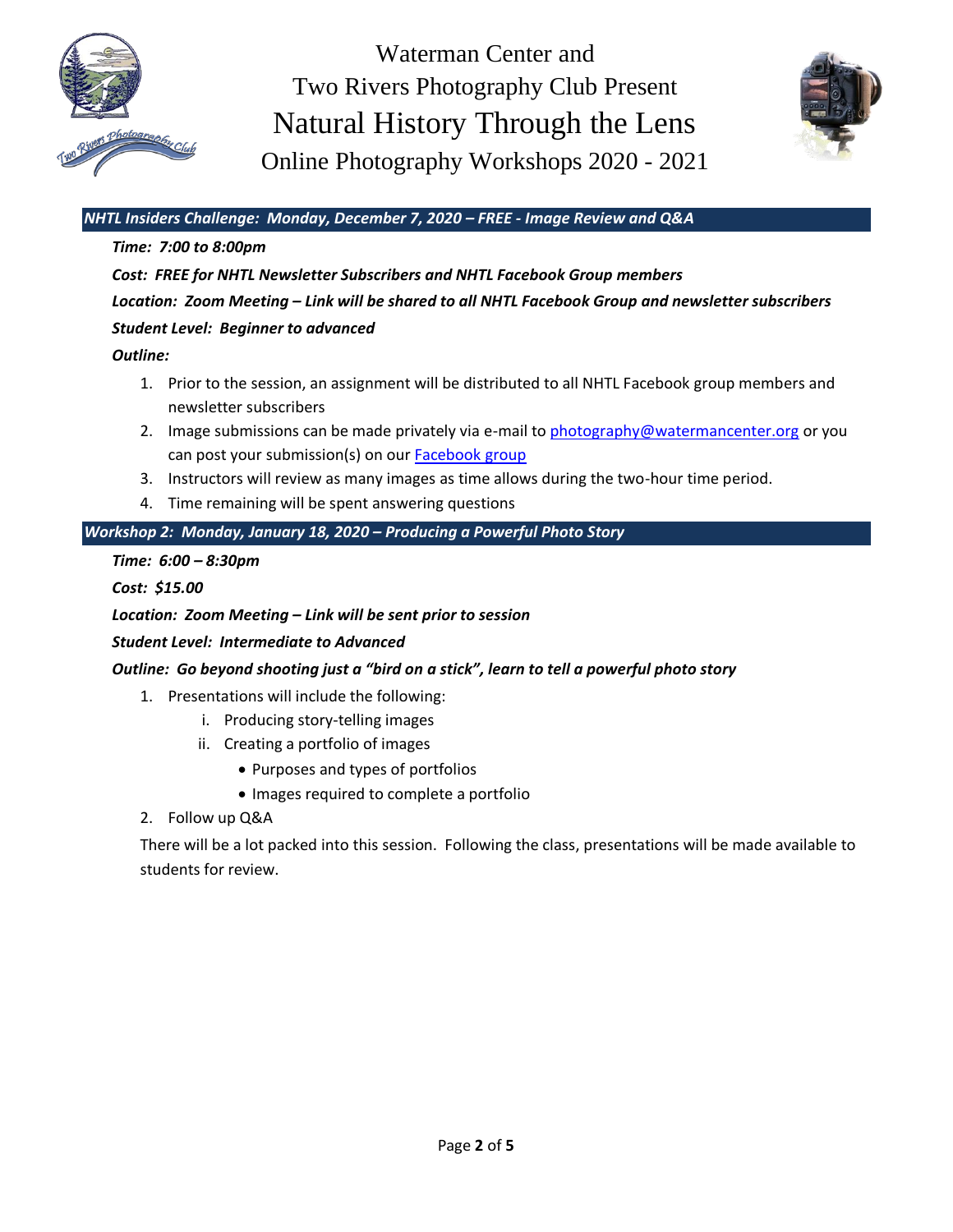



## *NHTL Insiders Challenge: Monday, February 1, 2021 – FREE - Image Review and Q&A*

#### *Time: 7:00 to 8:00pm*

*Cost: FREE for NHTL Newsletter Subscribers and NHTL Facebook Group members Location: Zoom Meeting – Link will be shared to all NHTL Facebook Group and newsletter subscribers Student Level: Beginner to advanced*

#### *Outline:*

- 1. Prior to the session, an assignment will be distributed to all NHTL Facebook group members and newsletter subscribers
- 2. Image submissions can be made privately via e-mail t[o photography@watermancenter.org](mailto:photography@watermancenter.org) or you can post your submission(s) on our [Facebook group](https://www.facebook.com/groups/240637993290053)
- 3. Instructors will review as many images as time allows during the two-hour time period.
- 4. Time remaining will be spent answering questions

## *Workshop 3, Part 1: Monday, February 15, 2020 - Post-processing Workshop - Lightroom*

#### *Time: 6:00 to 8:30pm*

### *Cost: \$15.00 (sign up for Workshop 3, Parts 1 and 2 to save \$5 for a total of \$25.00)*

*Location: Zoom Meeting – Link will be sent prior to session*

#### *Student Level: Any level from basic to advanced*

*Description:* This first of two parts focuses entirely on Lightroom post-processing, offering beginner to advanced techniques, including the following:

- Workflow techniques in Adobe Lightroom
- Importing images and adding metadata
- Exposure and color adjustments
- Cropping
- Image sharpening
- Creating watermarks
- Advanced post-processing in Lightroom
	- o Understanding the tone curve
	- o Tone and RBG curves
	- o Graduated and radial filtering and adjustment brush and range masking
- Instruction will include a discussion about which adjustments are acceptable for reputable photo contest entries.

#### *Part 1 Outline:*

- Introduction to Adobe Lightroom lecture (Bill Baburchak)
- Advanced techniques in Adobe Lightroom (Teri Franzen)
- Hands-on post-processing in Adobe Lightroom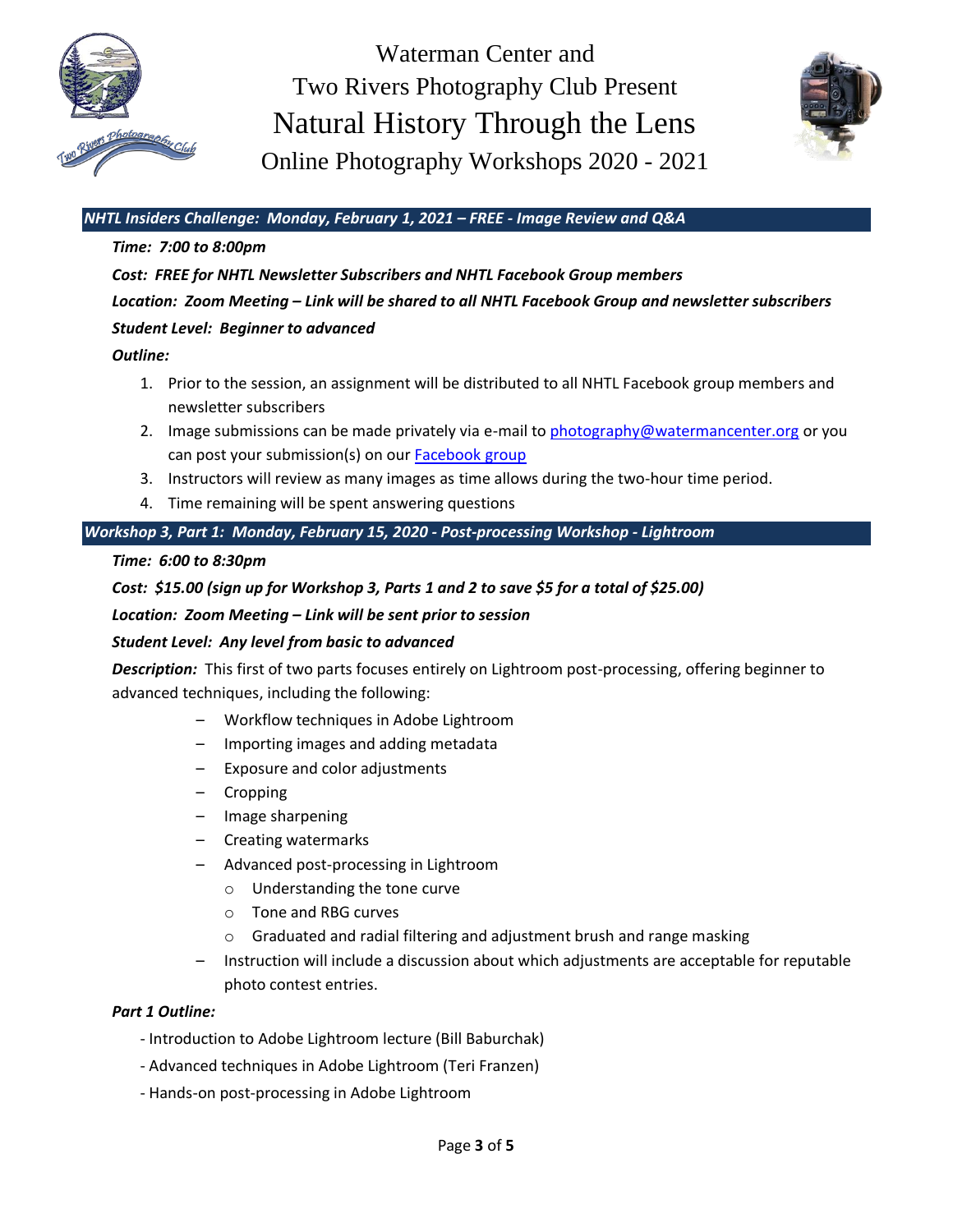



## *NHTL Insiders Challenge: Monday, March 1, 2021 – FREE - Image Review and Q&A*

#### *Time: 7:00 to 8:00pm*

*Cost: FREE for NHTL Newsletter Subscribers and NHTL Facebook Group members Location: Zoom Meeting – Link will be shared to all NHTL Facebook Group and newsletter subscribers Student Level: Beginner to advanced*

#### *Outline:*

- 1. Prior to the session, an assignment will be distributed to all NHTL Facebook group members and newsletter subscribers
- 2. Image submissions can be made privately via e-mail t[o photography@watermancenter.org](mailto:photography@watermancenter.org) or you can post your submission(s) on our [Facebook group](https://www.facebook.com/groups/240637993290053)
- 3. Instructors will review as many images as time allows during the two-hour time period.
- 4. Time remaining will be spent answering questions

# *Workshop 3, Part 2: Monday, March 15, 2021 - Post-processing Workshop - Photoshop*

#### *Time: 6:00 to 8:30pm*

### *Cost: \$15.00 (sign up for Workshop 3, Parts 1 and 2 to save \$5 for a total of \$25.00)*

#### *Location: Zoom Meeting – Link will be sent prior to session*

#### *Student Level: Any level from basic to advanced*

*Description:* This class will offer beginner and advanced techniques Photoshop, including the following:

- Exposure and color adjustments
- Cropping
- Image sharpening
- Advanced post-processing in Photoshop, including
	- o Layered editing in Photoshop
	- o Using layer masks
- Instruction will include a discussion about which adjustments are acceptable for reputable photo contest entries.

#### *Part 2 Outline:*

- Introduction and basic editing in Adobe Photoshop (To Be Announced)
- Advanced techniques in Photoshop (Teri Franzen)
- Hands on processing in Photoshop